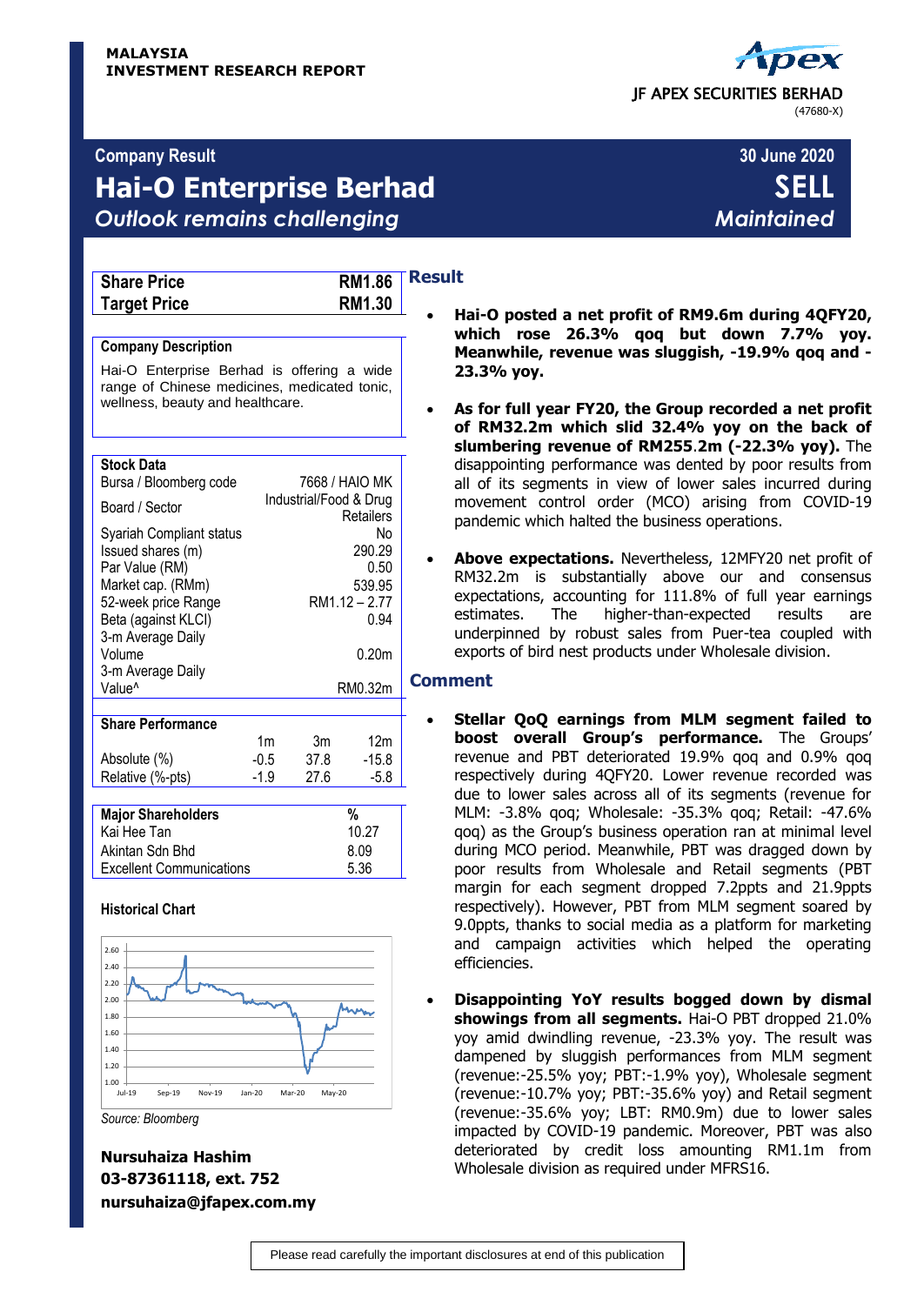- **COVID-19 dented FY20**. Cumulatively, Hai-O's 12MFY20 revenue and PBT fell 34.3% yoy and 22.3% yoy respectively following lower contributions from MLM, Wholesale and Retail segments amid challenging business environment pursuant to COVID-19 pandemic as well as poor consumer spending.
- **Challenging outlook ahead.** Hai-O remains pessimistic about the Group's outlook amid current economic condition coupled with pandemic outbreak which dampen overall consumer sector. As the entire segments are being deteriorated by weak consumer sentiment, the Group believes its MLM segment will quickly adapt to the new changes and able to grow in the new norms. Moreover, Hai-O is committed to emphasis on several strategies for their business such as cost-optimism strategies, re-strategize business plans as well as works toward digital and ecommerce platforms. Looking forward, we expect the Group's operating outlook will be challenging in the immediate term and might be further bogged down by MLM division on the back of fewer new member recruitment and member renewal amid lack of incentives campaign as well as uninspiring consumer demand towards its core products (i.e. Chinese medicated tonic and other healthcare and wellness products) amid current pandemic situation.
- **Final dividend declared.** The Group has declared a final single-tier dividend of 4sen/share during 4QFY20, which brings total dividend payout of 10sen/share for FY20. This translates into a dividend yield of 5.4% based on current share price.

## **Earnings Outlook/Revision**

 **We cut our earnings forecasts for FY21F by 36.3% to RM20.9m** after lowering our sales assumptions for MLM division to better reflect its lower new member recruitment as well as fewer sales from Wholesale and Retail due to pandemic situation. We also introduce FY22F earnings of RM29.9m.

## **Valuation & Recommendation**

- **Maintain SELL call with a higher target price of RM1.30 (from RM1.00) as we roll over our valuation to FY22F.** Our valuation is now pegged at 13.1x FY22F EPS of 9.9sen which is below -1 SD of 3-year historical PE of 13.4x.
- **Risks include:** 1) Higher-than-expected operating expenses (i.e. higher marketing and branding expenses) and 2) Lower-than-expected domestic spending due to higher cost of living. 3) COVID-19 pandemic weighed down overall business Group's performance.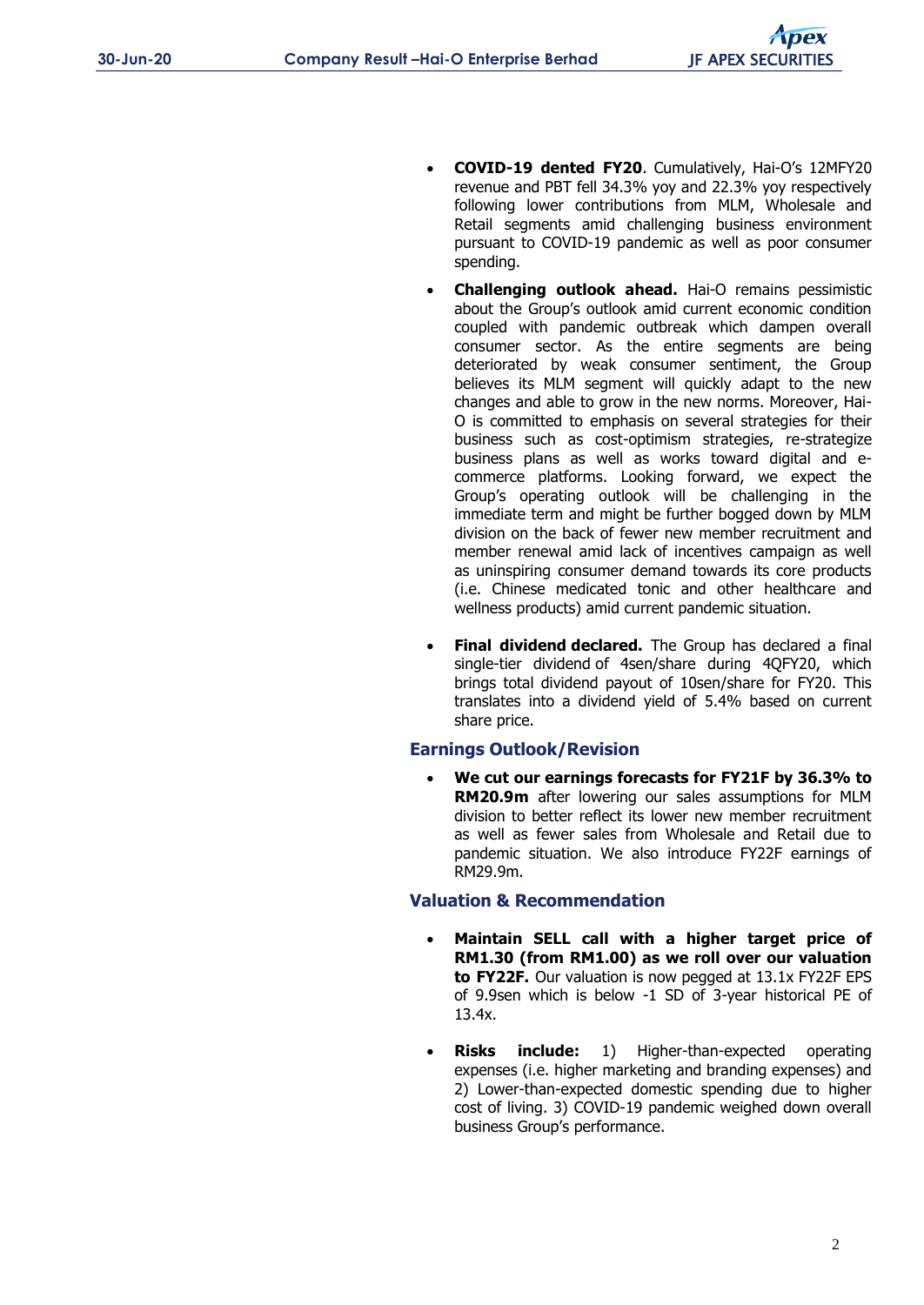| Year ended 30 April | <b>4QFY20</b> | <b>3QFY20</b> | <b>4QFY19</b> | QoQ       | YoY      |       | 12MFY20 12MFY19 | YoY          |
|---------------------|---------------|---------------|---------------|-----------|----------|-------|-----------------|--------------|
|                     | RM'm          | RM'm          | RM'm          | %         | %        | RM'm  | RM'm            | %            |
| Revenue             | 53.7          | 67.0          | 70.0          | $-19.9\%$ | $-23.3%$ | 255.2 | 328.4           | $-22.3%$     |
| Gross profit        | 23.0          | 27.2          | 25.7          | $-15.4%$  | $-10.5%$ | 99.4  | 126.2           | $-21.2%$     |
| Operating profit    | 10.8          | 10.8          | 13.4          | 0.0%      | $-19.4%$ | 41.0  | 62.2            | -34.1%       |
| <b>PBT</b>          | 10.9          | 11.0          | 13.8          | $-0.9%$   | $-21.0%$ | 41.6  |                 | 63.4 - 34.3% |
| <b>PAT</b>          | 9.3           | 7.9           | 10.1          | 17.7%     | $-7.9%$  | 32.0  | 47.4            | $-32.4%$     |
| Net profit          | 9.6           | 7.6           | 10.4          | 26.3%     | $-7.7%$  | 32.2  | 47.7            | $-32.4%$     |
| Margin (%)          |               |               |               | ppts      | ppts     |       |                 | ppts         |
| Gross profit margin | 42.8%         | 40.6%         | 36.7%         | 2.2       | 6.1      | 39.0% | 38.4%           | 0.5          |
| <b>EBIT</b> margin  | 20.1%         | 16.1%         | 19.1%         | 4.0       | 1.0      | 16.1% | 18.9%           | $-2.9$       |
| PBT margin          | 20.3%         | 16.4%         | 19.7%         | 3.9       | 0.6      | 16.3% | 19.3%           | $-3.0$       |
| PAT margin          | 17.3%         | 11.8%         | 14.4%         | 5.5       | 2.9      | 12.6% | 14.4%           | $-1.9$       |
| Net profit margin   | 17.9%         | 11.3%         | 14.9%         | 6.5       | 3.0      | 12.6% | 14.5%           | $-1.9$       |

# **Figure 1: Quarterly Figures**

Source: Company, JF Apex

# **Figure 2: Revenue and PBT by division**

| Year ended 30 April  | <b>4QFY20</b> | <b>3QFY20</b> | 4QFY19 | QoQ      | YoY      | <b>12MFY20</b> | <b>12MFY19</b> | YoY      |
|----------------------|---------------|---------------|--------|----------|----------|----------------|----------------|----------|
|                      | RM'm          | RM'm          | RM'm   | ℅        | %        | RM'm           | RM'm           | %        |
| <b>MLM</b> division  | 35.3          | 36.7          | 47.4   | $-3.8%$  | $-25.5%$ | 156.7          | 224.9          | $-30.3%$ |
| Wholesale division   | 10.8          | 16.7          | 12.1   | $-35.3%$ | $-10.7%$ | 57.4           | 59.0           | $-2.7%$  |
| Retail division      | 6.5           | 12.4          | 10.1   | -47.6%   | $-35.6%$ | 36.7           | 40.6           | $-9.6%$  |
| <b>Total Revenue</b> | 52.6          | 65.8          | 69.6   | $-20.1%$ | $-24.4%$ | 250.8          | 324.5          | $-22.7%$ |
| MLM division         | 10.2          | 7.3           | 10.4   | 39.7%    | $-1.9%$  | 32.0           | 46.5           | $-31.2%$ |
| Wholesale division   | 0.9           | 2.6           | 2.0    | $-65.4%$ | $-55.0%$ | 5.2            | 11.9           | $-56.3%$ |
| Retail division      | (0.9)         | 1.0           | 0.4    | N/A      | N/A      | 0.1            | 0.9            | $-88.9%$ |
| <b>Total PBT</b>     | 10.2          | 10.9          | 12.8   | $-6.4%$  | $-20.3%$ | 37.3           | 59.3           | $-37.1%$ |
| PBT margin (%)       |               |               |        | ppts     | ppts     |                |                |          |
| MLM division         | 28.9%         | 19.9%         | 21.9%  | 9.0      | 7        | 20.4%          | 20.7%          | $-0.3$   |
| Wholesale division   | 8.3%          | 15.6%         | 16.5%  | $-7.2$   | $-8.2$   | 9.1%           | 20.2%          | $-11.1$  |
| Retail division      | $-13.8%$      | 8.1%          | 4.0%   | $-21.9$  | $-17.8$  | 0.3%           | 2.2%           | $-1.9$   |

Source: Company, JF Apex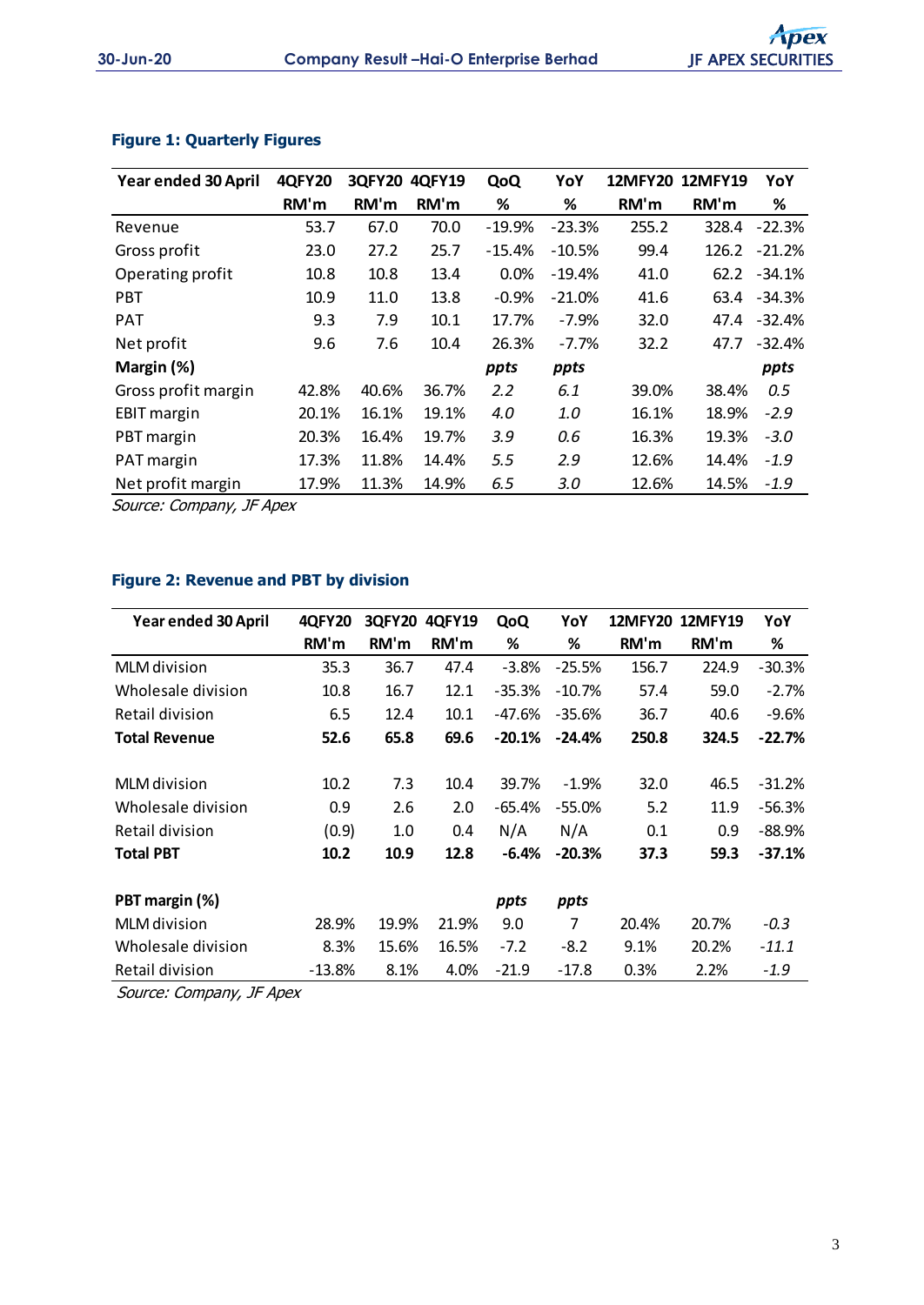# **Figure 3: Financial Summary**

| Year ended 30 April | <b>FY17</b> | <b>FY18</b> | <b>FY19</b> | <b>FY20</b> | <b>FY21F</b> | <b>FY22F</b> |
|---------------------|-------------|-------------|-------------|-------------|--------------|--------------|
|                     | <b>RMm</b>  | <b>RMm</b>  | <b>RMm</b>  | <b>RMm</b>  | <b>RMm</b>   | <b>RMm</b>   |
| Revenue             | 404.0       | 461.8       | 328.4       | 255.2       | 249.8        | 278.1        |
| Gross profit        | 132.9       | 162.2       | 126.2       | 99.4        | 89.8         | 103.1        |
| Operating profit    | 77.3        | 97.6        | 62.2        | 41.0        | 30.1         | 41.1         |
| <b>PBT</b>          | 78.1        | 99.0        | 63.4        | 41.6        | 30.7         | 41.6         |
| <b>PAT</b>          | 59.2        | 75.1        | 47.5        | 32.0        | 20.7         | 29.6         |
| Net profit          | 59.3        | 75.4        | 47.7        | 32.2        | 20.9         | 29.8         |
| Margin (%)          |             |             |             |             |              |              |
| Gross profit margin | 32.9%       | 35.1%       | 38.4%       | 38.9%       | 35.9%        | 37.1%        |
| Operating profit    | 19.1%       | 21.1%       | 18.9%       | 16.1%       | 12.0%        | 14.8%        |
| PBT margin          | 19.3%       | 21.4%       | 19.3%       | 16.3%       | 12.3%        | 14.9%        |
| PAT margin          | 14.7%       | 16.3%       | 14.4%       | 12.5%       | 8.3%         | 10.6%        |
| Net profit margin   | 14.7%       | 16.3%       | 14.5%       | 12.6%       | 8.4%         | 10.7%        |
| Growth (%)          |             |             |             |             |              |              |
| Revenue growth      | 35.7%       | 14.3%       | $-28.9%$    | $-22.3%$    | $-2.1%$      | 11.3%        |
| Gross Profit growth | 31.0%       | 22.1%       | $-22.2%$    | $-21.2%$    | $-9.7%$      | 14.8%        |
| PBT growth          | 59.2%       | 26.8%       | $-36.0%$    | $-34.3%$    | $-26.3%$     | 35.5%        |
| PAT growth          | 61.9%       | 26.9%       | $-36.8%$    | $-32.5%$    | $-35.4%$     | 43.0%        |
| Net profit growth   | 63.1%       | 27.2%       | $-36.7%$    | $-32.5%$    | $-35.2%$     | 42.6%        |
|                     |             |             |             |             |              |              |
| Net gearing         | Net cash    | Net cash    | Net cash    | Net cash    | Net cash     | Net cash     |
| <b>ROA</b>          | 16.3%       | 19.0%       | 13.1%       | 8.9%        | 8.0%         | 10.0%        |
| <b>ROE</b>          | 20.0%       | 23.6%       | 14.9%       | 10.4%       | 10.0%        | 12.0%        |
| EPS (sen)           | 19.7        | 25.1        | 15.9        | 10.7        | 6.9          | 9.9          |
| P/E                 | 0.09        | 0.07        | 0.12        | 0.17        | 0.27         | 0.19         |
| DPS (sen)           | 0.16        | 0.20        | 0.13        | 0.10        | 0.09         | 0.10         |
| Dividend Payout     | 0.8%        | 0.8%        | 0.8%        | 0.9%        | 1.3%         | 1.0%         |
| Dividend yield (%)  | 8.6%        | 10.8%       | 7.0%        | 5.4%        | 4.8%         | 5.4%         |

Source: Company, JF Apex